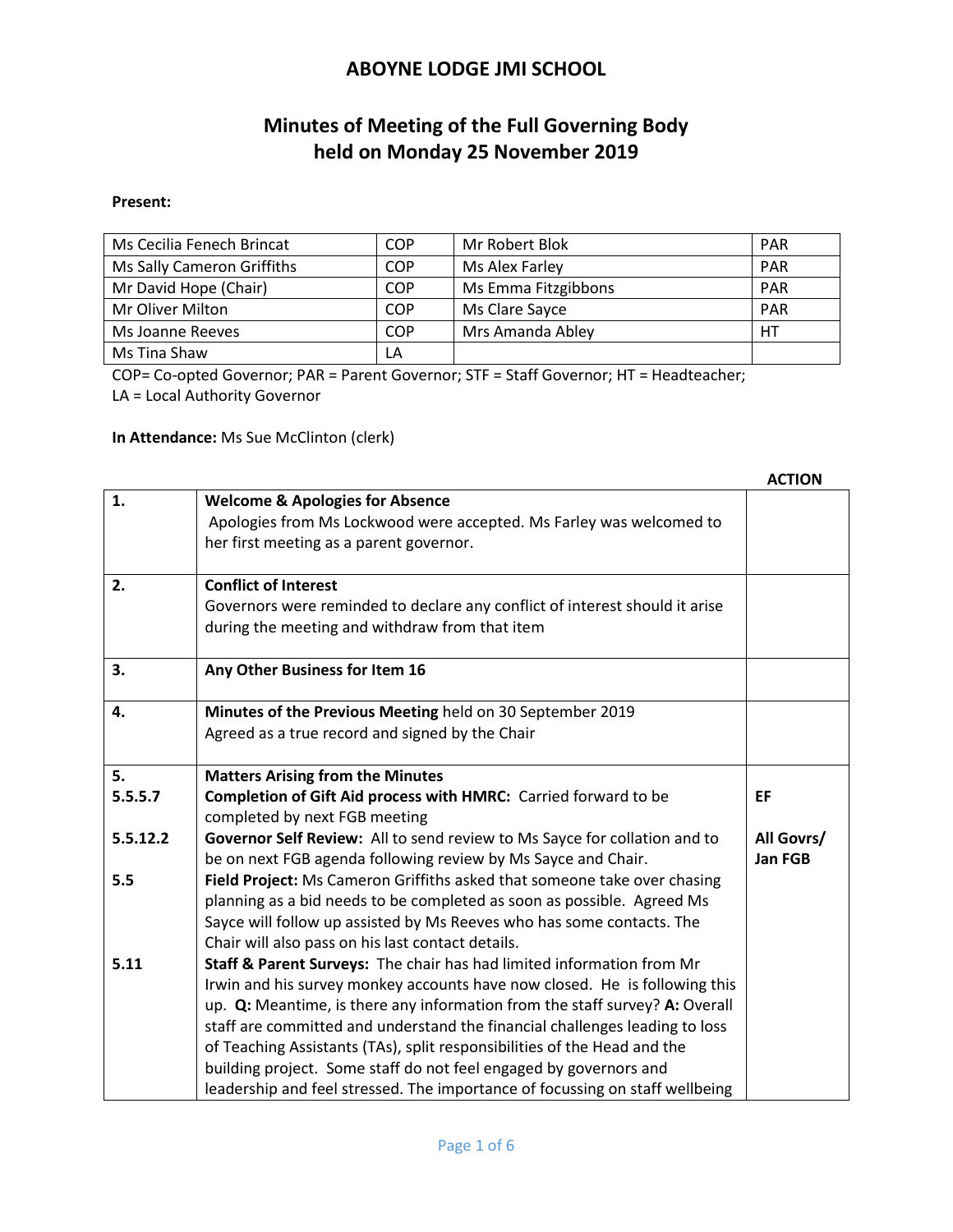|      | which is in the School Development Plan (SDP) was emphasised. Q: Has<br>there been a change in staff satisfaction? A: It was acknowledged that it is<br>harder for them since the TA cuts. Q: What about the level of governor |              |
|------|--------------------------------------------------------------------------------------------------------------------------------------------------------------------------------------------------------------------------------|--------------|
|      | engagement? A: this is not as high as would wish due to governor time                                                                                                                                                          |              |
|      | constraints. Q: what is the role of the staff governor? A: it was confirmed                                                                                                                                                    |              |
|      | that the staff governor does not represent staff in the same way that parent                                                                                                                                                   |              |
|      | governors do not represent parents. The chair met once with staff and                                                                                                                                                          |              |
|      | promised another meeting once the data was analysed. The need for regular                                                                                                                                                      |              |
|      | communication with staff was emphasised but without requiring more of                                                                                                                                                          |              |
|      | their time.                                                                                                                                                                                                                    |              |
|      | 7.15 pm Ms Sayce joined the meeting                                                                                                                                                                                            |              |
|      | The chair said that now there is clarity about the building project starting, he                                                                                                                                               |              |
|      | will be speaking to them and it was agreed that the communication should                                                                                                                                                       |              |
|      | precede the update meeting with parents proposed for 6 pm on 3                                                                                                                                                                 |              |
|      | December. To be at 5 pm on 3 December and any governor welcome.                                                                                                                                                                |              |
|      | 7.20 pm Ms Fitzgibbons joined the meeting                                                                                                                                                                                      |              |
| 7.   | Parent Donations: The thank you to parents for donations received will be                                                                                                                                                      | <b>Chair</b> |
|      | included in the end of term newsletter                                                                                                                                                                                         |              |
| 12.2 | Statutory Policies: new statutory guidance posted on Governor Hub. HT to                                                                                                                                                       | <b>HT</b>    |
|      | send policy review schedule to committee chairs and clerks                                                                                                                                                                     |              |
| 14.1 | Committee Quorum: Clerk confirmed that three is the minimum number of                                                                                                                                                          |              |
|      | governors for a quorum.                                                                                                                                                                                                        |              |
| 8.   | Governor Objectives for the SDP: Added to the last page of the final SDP                                                                                                                                                       |              |
|      | document (on GH). Ms Cameron Griffiths had worked on the final version                                                                                                                                                         |              |
|      | with the Head ensuring they are consistent with the school plan priorities                                                                                                                                                     |              |
|      | and there is no duplication with the work of the Herts Improvement Partner                                                                                                                                                     |              |
|      | (HIP). Agreed as follows and to be reviewed through SIC:                                                                                                                                                                       |              |
|      | To develop the skills of subject leaders and the wider curriculum                                                                                                                                                              |              |
|      | To continue to prioritise wellbeing across the school                                                                                                                                                                          |              |
|      | To oversee the financial future of the school and the refurbishment<br>works                                                                                                                                                   |              |
|      | Q: have we missed out something about communication? A: it is included                                                                                                                                                         |              |
|      | within the plan eg the building project means there will be monthly                                                                                                                                                            |              |
|      | communication with parents.                                                                                                                                                                                                    |              |
|      | In addition to emphasising the importance of staff welfare, the link between                                                                                                                                                   |              |
|      | finances, the future shape of the school and succession planning was                                                                                                                                                           | SCG&RB/      |
|      | highlighted - it is critical to the future of the school. It was agreed Ms                                                                                                                                                     | Jan FGB      |
|      | Cameron Griffiths and Mr Blok will put together a start on pros and cons of                                                                                                                                                    |              |
|      | options on the future structure of the school for discussion at the next FGB                                                                                                                                                   |              |
|      | meeting.                                                                                                                                                                                                                       |              |
|      |                                                                                                                                                                                                                                |              |
|      | All other actions completed or on the agenda.                                                                                                                                                                                  |              |
| 6.   | <b>Report from School Improvement Committee (SIC)</b>                                                                                                                                                                          |              |
|      | The meeting is to be held this week. Noted that the second FGB meeting of                                                                                                                                                      |              |
|      | the year should be a week later next year.                                                                                                                                                                                     |              |
|      |                                                                                                                                                                                                                                |              |
| 7.   | <b>Report from Resources Committee (RC)</b>                                                                                                                                                                                    |              |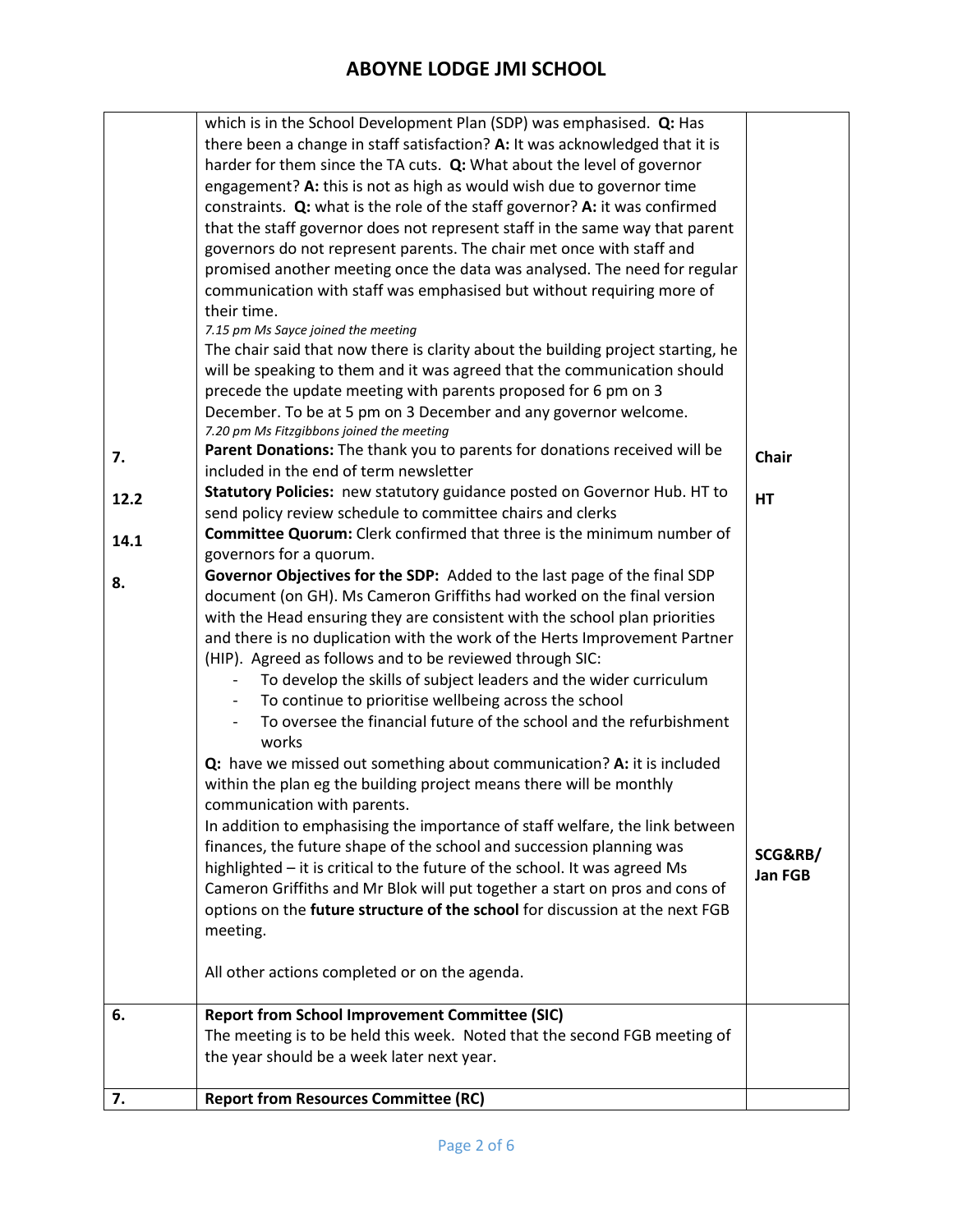|    | The minutes of the meeting held on 8 November 2019 were noted. Business                                                                                      |  |
|----|--------------------------------------------------------------------------------------------------------------------------------------------------------------|--|
|    | included budget, premises, staffing, policies, GDPR and Health and Safety                                                                                    |  |
|    | (H&S). It was agreed that the Head could access the parents' donation                                                                                        |  |
|    | money as and when it is needed. The total is currently £5900. Other points                                                                                   |  |
|    | highlighted included:                                                                                                                                        |  |
|    | Premises challenges from broken boiler in nursery and ceiling                                                                                                |  |
|    | collapse in the Lodge Room                                                                                                                                   |  |
|    | The after-school club has been positive about their move to the                                                                                              |  |
|    | dining hall prior to the onset of the building project.                                                                                                      |  |
|    | 2.75% pay award approved.<br>-                                                                                                                               |  |
|    | ALSA have funded a part time TA and an appointment has been                                                                                                  |  |
|    | made.                                                                                                                                                        |  |
|    | Anticipate additional funds of about £19k from Tory education                                                                                                |  |
|    | spending promise if they are elected. The future impact on funding                                                                                           |  |
|    | from the unusually reduced number in Y5 was noted. Q: Why are                                                                                                |  |
|    | there less pupils in this year? A: It is now stable bar one girl moving                                                                                      |  |
|    | because of a house move. However, historically had very few girls in                                                                                         |  |
|    | the year and behaviour issues from two boys in particular which led                                                                                          |  |
|    | to 5-6 children being withdrawn from the school. The two with                                                                                                |  |
|    | behavioural issues have also left the school                                                                                                                 |  |
|    | The chair and Mr Blok visited St Albans Trust as part of their                                                                                               |  |
|    | information gather with regard to future options for the school.                                                                                             |  |
|    | Spiral Trust still to be visited.                                                                                                                            |  |
|    |                                                                                                                                                              |  |
|    |                                                                                                                                                              |  |
| 8. | <b>Priority School Building Programme Update</b>                                                                                                             |  |
|    | Work starts on Monday with tree pruning to facilitate changing the car park                                                                                  |  |
|    | into the builders' compound with access for emergency services. It will be                                                                                   |  |
|    | screened off. On 15 December nursery move into the music room and over                                                                                       |  |
|    | Xmas the playground and grass will be screened off. However, it is still to be                                                                               |  |
|    | established where the alternative fire muster point will be and it is likely this                                                                            |  |
|    | work will have to be done in two halves. The astro turf and utilities work                                                                                   |  |
|    | should be done by February half term after which the temporary school will                                                                                   |  |
|    | be put in ready to move into by the end of term. Are told that completion                                                                                    |  |
|    | of the work will be January 2021, but will inevitably be slippage.                                                                                           |  |
|    | Extracurricular clubs could not move to the Jubilee Centre because of cost                                                                                   |  |
|    | and issues in finding space for them - school itself has space issues.                                                                                       |  |
|    | Meeting of staff and then parents on 3 December to up date them. Builders                                                                                    |  |
|    | will also be meeting with children to cover H&S issues.                                                                                                      |  |
|    | Staff are particularly concerned about the transfer into the temporary                                                                                       |  |
|    | school and the time available. It is hoped to close school two days early<br>prior to Easter and possibly start one day later to give staff the time to pack |  |
|    | up, move and set up in the new surroundings. In response to various issues                                                                                   |  |
|    | raised by governors, it was clarified that:                                                                                                                  |  |
|    | There will not be new furniture including whiteboards, but anything                                                                                          |  |
|    | broken in the process would be replaced. Will be new blinds and                                                                                              |  |
|    | curtains                                                                                                                                                     |  |
|    | DfE have told the contractors they have to store items that will not                                                                                         |  |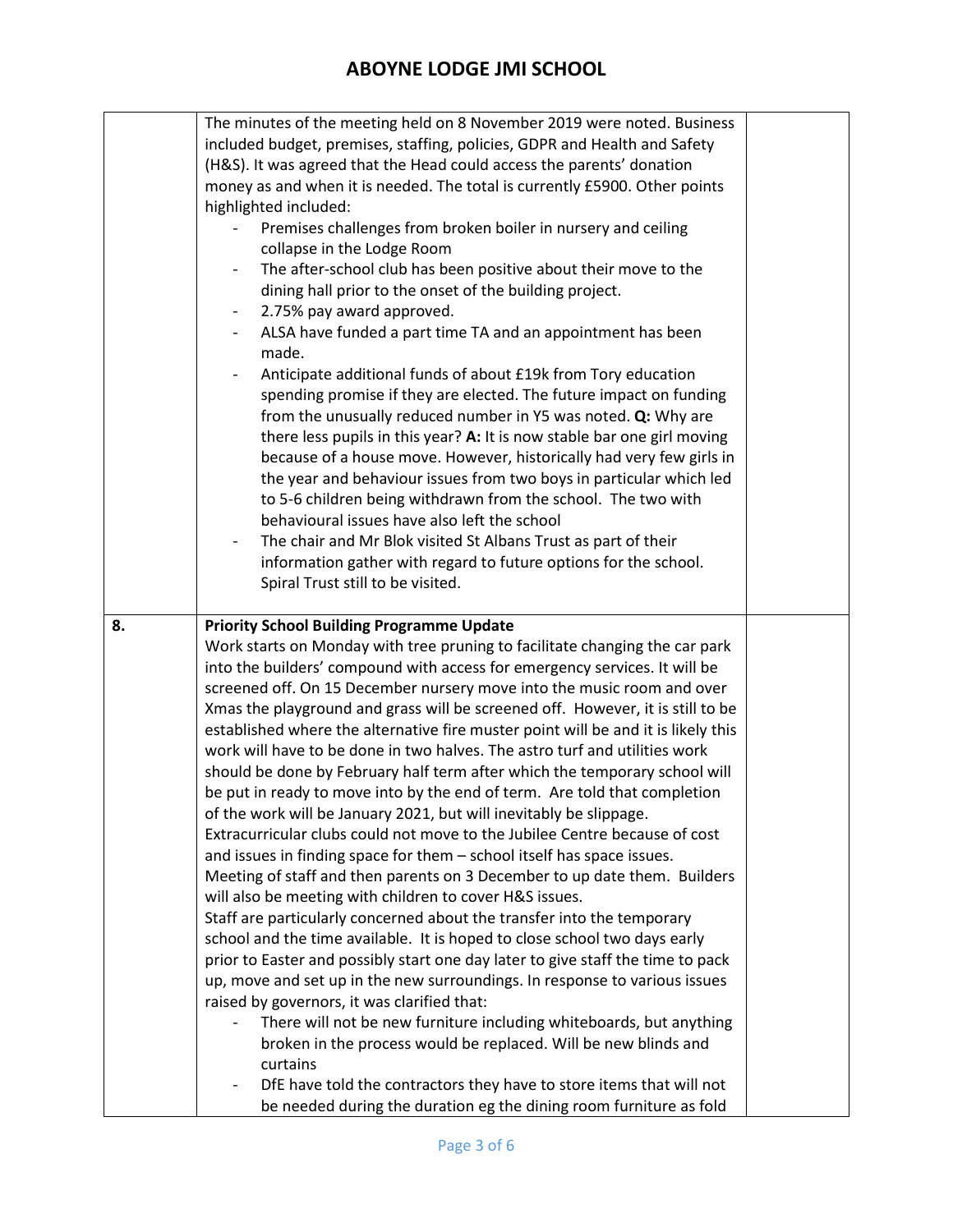|                             | up alternatives will be used. They also have to dispose of items<br>thrown out.<br>Activity to engage children with the process are in hand. Be good if<br>hoarding could be blackboard material<br>ALSA are aware that there may be future funding needs<br>$\blacksquare$<br>Special need provision will be as is currently, not enhanced. Should<br>not be too noisy for anyone with hearing loss after initial set up.<br>Windows will not be double glazed, but lights are LED and roof<br>insulation is better.<br>There will be monthly progress meetings followed by a monthly<br>newsletter to parents.                                                                                                                                                                                                                                                                                                      |                    |
|-----------------------------|-----------------------------------------------------------------------------------------------------------------------------------------------------------------------------------------------------------------------------------------------------------------------------------------------------------------------------------------------------------------------------------------------------------------------------------------------------------------------------------------------------------------------------------------------------------------------------------------------------------------------------------------------------------------------------------------------------------------------------------------------------------------------------------------------------------------------------------------------------------------------------------------------------------------------|--------------------|
| 9.                          | <b>Headteacher's Report</b><br>The SATS analysis had been circulated in advance. It was noted that KS1<br>data is broadly solid. For all years, three steps of progress is over 80%<br>including special needs pupils which is a strong position. Performance<br>management is focussing on those at risk of slipping or slipped in expected<br>progress so will be well monitored. Q: are there years which make less<br>progress? A: Yes, Y3 is always more difficult after the push made in Y2 and<br>with the move to more abstract concepts, Y1 is a big transition and Y4 is a<br>"hormonal" year. Noted that the children highlighted in the head's report<br>on the maths results at the last FGB meeting had almost all made good<br>progress over the key stage. In Y4, where the majority were boys, maths<br>was stronger than writing. Difficult to get boys to engage in and concentrate<br>on writing. |                    |
| 10.<br>10.1<br>10.2<br>10.3 | <b>Annual Reports</b><br>Safeguarding Report: Meeting with link governor this week so carry<br>forward to January FGB meeting.<br>SEN Report: The link governor said the information on the website is dated<br>2018. The Head will look at it and carry forward report to next meeting.<br>Pupil Premium Report: information on the website has been updated.                                                                                                                                                                                                                                                                                                                                                                                                                                                                                                                                                        | Jan FGB<br>Jan FGB |
| 11.                         | <b>Safeguarding Update</b><br>No ongoing issues to note                                                                                                                                                                                                                                                                                                                                                                                                                                                                                                                                                                                                                                                                                                                                                                                                                                                               |                    |
| 12.<br>12.1                 | <b>Policy Review</b><br>Pay and Appraisal Policy: Q: Is the appraisal wording off putting for staff?<br>A: Not advised to change the wording because the policy is based on the<br>Herts model which is agreed by the Unions which is explained to staff.<br>Governors agreed the policy.                                                                                                                                                                                                                                                                                                                                                                                                                                                                                                                                                                                                                             |                    |
| 13.                         | <b>School Visits</b><br>Ms Shaw reported back on her visit to the Herts Governor Conference which<br>is a good networking opportunity.                                                                                                                                                                                                                                                                                                                                                                                                                                                                                                                                                                                                                                                                                                                                                                                |                    |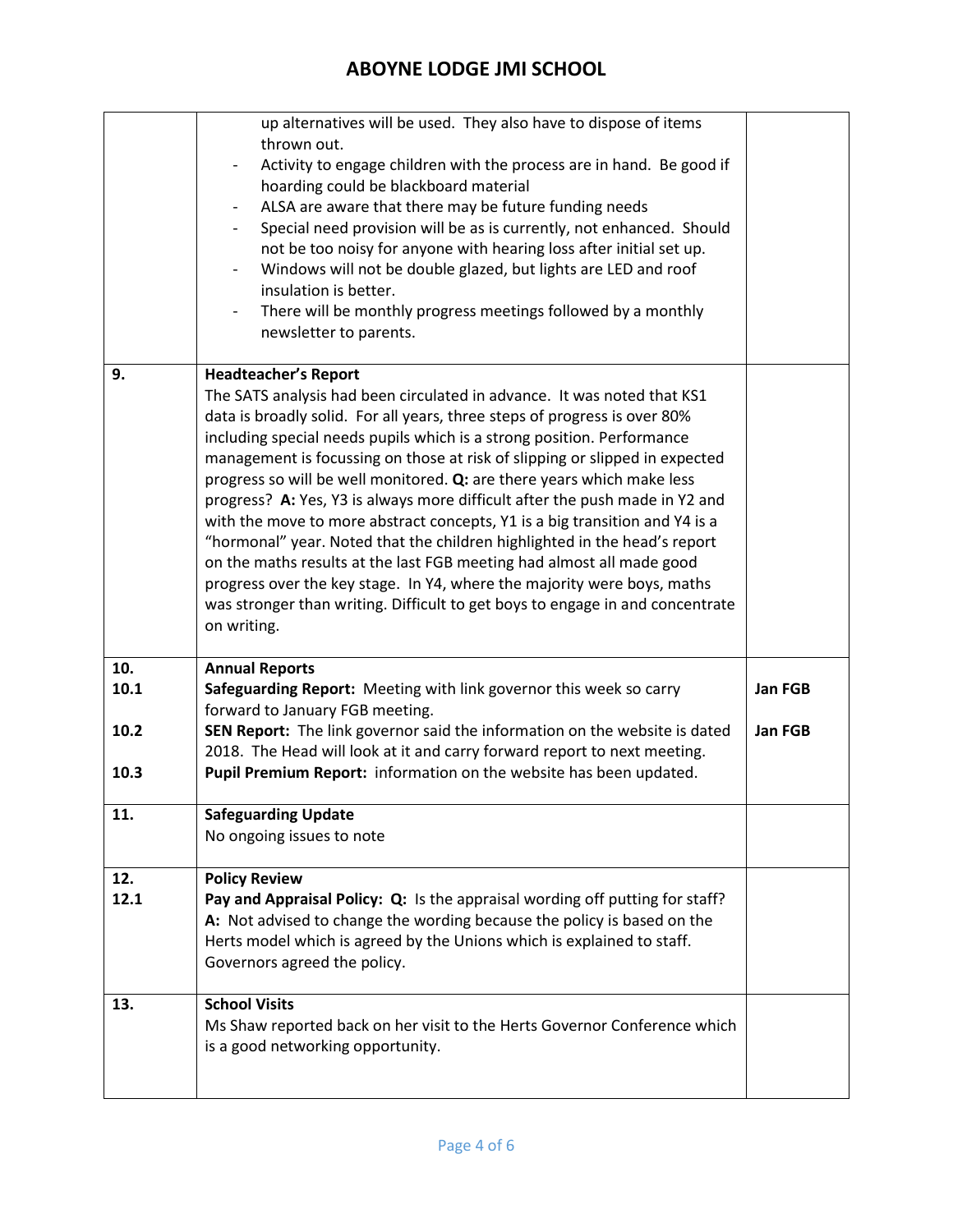| 14.  | <b>Future School Structure Working Party</b>                                                                                                   |                  |
|------|------------------------------------------------------------------------------------------------------------------------------------------------|------------------|
|      | Covered in follow up discussion to governor SDP objectives in Item 5.8                                                                         |                  |
|      | above.                                                                                                                                         |                  |
|      |                                                                                                                                                |                  |
| 15.  | <b>Governance Matters</b>                                                                                                                      |                  |
| 15.1 | GB Membership: It was noted that Mr Blok's term of office finishes on 29                                                                       |                  |
|      | November. He will have to stand again as a parent governor and the Head                                                                        |                  |
|      | will initiate the election process.                                                                                                            |                  |
| 15.2 | Ms Farley's Appointment to Committee/Mentor: Ms Farley has attended                                                                            | Jan FGB          |
|      | RC and will attend SIC this week - carry forward appointment to Jan FGB.                                                                       |                  |
| 15.3 | Mentor is Ms Fitzgibbons.                                                                                                                      |                  |
|      | Governor Training & Development Update: All governors reminded to<br>update their training record on GH and inform Ms Brincat. She will update | <b>All Govrs</b> |
|      | and circulate the training spreadsheet. Agreed in house session to be                                                                          | <b>CB</b>        |
|      | Exclusions and Ms Brincat will take forward.                                                                                                   |                  |
| 15.4 | Governor Self Review: See Item 5.5.5.12.2 Matters Arising                                                                                      |                  |
| 15.5 | Governor Induction Pack: Ms Brincat to update it and send to new                                                                               |                  |
|      | governors, Mr Milton and Ms Farley. They are advised to book face to face                                                                      |                  |
|      | training for both governor induction and safeguarding.                                                                                         |                  |
|      |                                                                                                                                                |                  |
| 16.  | Any Other Business as notified in Item 3                                                                                                       |                  |
|      | The next Ofsted for Aboyne Lodge (ALS) will be due in 2022. Some local                                                                         |                  |
|      | schools have recently been inspected under the new framework and the HT                                                                        |                  |
|      | explained to governors how the process works in practice. Initially, the head                                                                  |                  |
|      | speaks on the phone about both practical arrangements and extensively                                                                          |                  |
|      | about the school and its strengths and weaknesses. The inspection starts the                                                                   |                  |
|      | next day for two days. It puts a lot of pressure on subject leaders who will                                                                   |                  |
|      | need support and back up if their subject is the focus of a more detailed                                                                      |                  |
|      | "deep dive". Templewood School could be inspected any day so the HT is                                                                         |                  |
|      | well prepared. They had a deep dive on SEN with the HIP that the ALS                                                                           |                  |
|      | SENCO attended and there will be others over time.                                                                                             |                  |
| 17.  | Date of Next Meeting Monday 20 January 2020 at 7 pm                                                                                            |                  |
|      |                                                                                                                                                |                  |

| (Chair) |  |
|---------|--|

Signed: ................................................... Date: ..................................